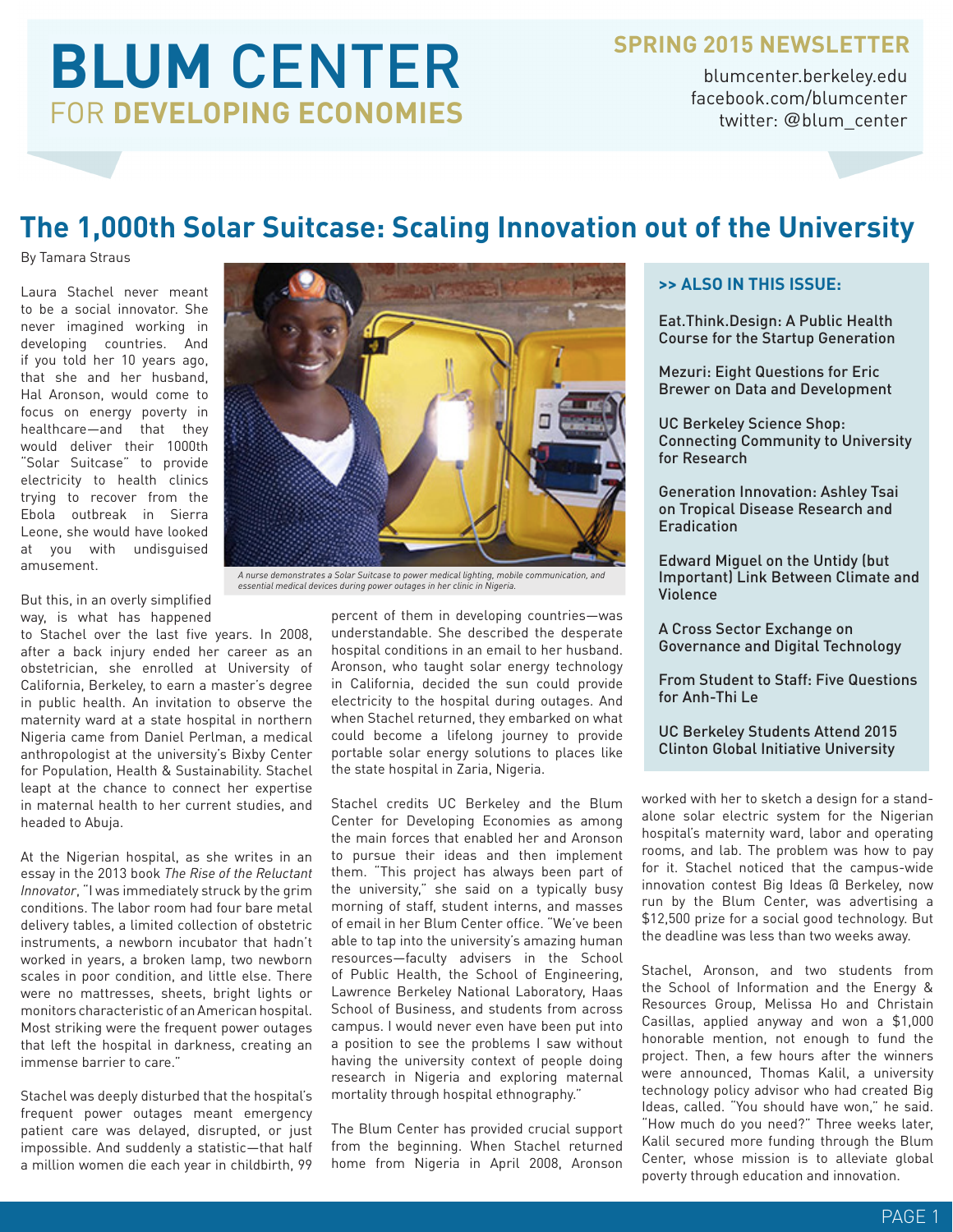The first year of We Care Solar, as Stachel dubbed the nonprofit, was devoted to developing the solar electric system for the state hospital in Zaria. To prepare for a trip in which hospital workers would give feedback, Aronson placed demonstration solar equipment in a large suitcase for his wife to carry. After she unpacked the suitcase and got the components to work, not only did the head of hospital give approval for the full installation six months hence—an operating room technician by the name of Aminu Abdullahi, said: "You must leave your suitcase here. This will help us save lives now." The idea for a portable solar system in a suitcase was born.

When Stachel returned to Nigeria in April 2009 to oversee the larger hospital installation, she saw the fruits of her husband's work: midwives could perform obstetric procedures throughout the night, doctors and nurses could be summoned quickly through solarpowered walkie-talkies, and patients were no longer turned away for lack of power.

Word spread quickly of We Care Solar's innovation. After a chance meeting in April 2009 with Nicholas Kristof, the *New York Times*  columnist wrote about Stachel's successful solar power installation, and the former obstetrician was inundated with requests for similar systems in maternity wards throughout Africa and Asia. "That's when I realized the need extended far beyond Nigeria," she said, "and that we needed an intervention that could scale." Stachel, Aronson, and their small team of volunteers began making portable systems from their Berkeley home, while applying for all manner of fellowships and social innovator contests to make ends meet.

We Care Solar has since won multiple awards from UC Berkeley, including CITRIS' Big Ideas Award, a Global Social Venture Competition Award, and the Chancellor's Award for Civic Engagement—as well off-campus recognition from the United Nations Global Citizen Award, the Department of Energy and MIT C3E Award for Advancements in the Developing World, the CBS Jefferson Award for Public Service, and the 2013 CNN Top Ten Heroes Award, among others. Additional support has come from UC Berkeley's Development Impact Lab, which is funded by the United States Agency for International Development. USAID's Administrator Raj Shah has cited Solar Suitcases as a lead example of high-impact university innovation.

"We Care Solar is one of UC Berkeley's social innovation jewels," said Maryanne McCormick, executive director of the Blum Center. "It rose

out of a student innovation contest at Cal and has been nurtured by a constellation of faculty, staff, students, and programs. It's been an education to see it grow."

To date, We Care Solar's staff of six has equipped off-grid medical clinics with power in 17 African countries, 10 Asian countries, and in Mexico, Nicaragua, and Haiti. Solar Suitcases are being used not just to provide medical and surgical lighting in blackouts, but to power cell phones and essential medical devices. In addition to installations in clinics and hospitals, Solar Suitcases also have been used for emergency and humanitarian relief. When the 8.0 magnitude earthquake struck Haiti in 2010, emergency medical providers contacted We Care Solar and Aronson managed to retrofit the suitcase design for the country's energy needs. After Typhoon Haiyan struck the Philippines in 2013, We Care Solar received funding from the MacArthur Foundation to bring in 100 Suitcases for emergency workers and maternal health centers. In 2014, as Ebola swept through Sierra Leone and Liberia, World Health Organization and ministry of health officials reached out to Stachel for additional Solar Suitcases to power Ebola checkpoint centers and health clinics. Eventually, though a partnership with Direct Relief and three incountry NGOs, We Care Solar sent 15 Solar Suitcases to Liberia and 70 Solar Suitcases to Sierra Leone. Among them, was the 1,000th that We Care Solar manufactured and distributed.

Of course, 1,000 portable solar energy systems is a far cry from the estimated 300,000 that are needed in low-resource clinics and hospitals. On this point, Stachel is not exactly sanguine. "Our goal is to try to get to 5,000 in a few years," she said, "but I have to say that we had that goal a few years ago. It's been really humbling to work in foreign countries and to see what's involved in logistics."

Stachel continues: "There are people who say, 'Why aren't you making 10,000 of these and just sending them out?' My answer is: We are really sensitive to the fact that the developing world is replete with broken technologies. Training is really important—and training takes time and cultural awareness."

Stachel used to hand deliver every Solar Suitcase, but that was not scalable. So the nonprofit has been training solar technicians, called "Solar Ambassadors," to train hospital workers and ministry of health technicians in Eritrea, Ethiopia, Malawi, Sierra Leone, Tanzania, Uganda, and the Philippines. "The most challenging thing is not the training,"



*Laura Stachel credits the Blum Center as a crucial and early supporter for scaling up We Care Solar, which over the past seven years has provided off-grid medical clinics with power in 30 countries.*

said Stachel, "but sustaining the technology. How do you make sure it will work five years from now? By definition, these government health clinics are terribly under-resourced." Stachel recounts a recent trip to Malawi, where one clinic lacked paper on which nurses could write patient notes. "How is that clinic going to have batteries, when a replacement is needed in two years or five years?"

Like many nonprofits working in poor countries, We Care Solar is obsessed with identifying best practices. Stachel and her team are using their Blum Center funding—and Stachel's position there as a staff researcher—to explore models for how to get more Solar Suitcases sustainably into the field. The answer, so far, seems to be partnerships. Over the years, graduate students from the Haas School's International Business Development Program have helped We Care Solar identify international and nationbased healthcare organizations who can share costs and logistics and whose staff can serve as Solar Ambassadors. Current partners include UNICEF, Save the Children, Pathfinder International, World Health Organization, Stiftung Solarenergie Foundation, and many ministries of health—and, due to these associations, the number of installations has been expanding dramatically.

"Right now, we are trying to show a model of what is possible," said Stachel. "On the one hand, there is no reason that every health center shouldn't be electrified. We have the technology. On the other hand, priming the ecosystems to accept, install, and be educated on how to use the technology and have a system of maintenance for it, is crucial. If we get enough funding to scale to 300,000 suitcases, we want an ecosystem in place and we want that ecosystem to work."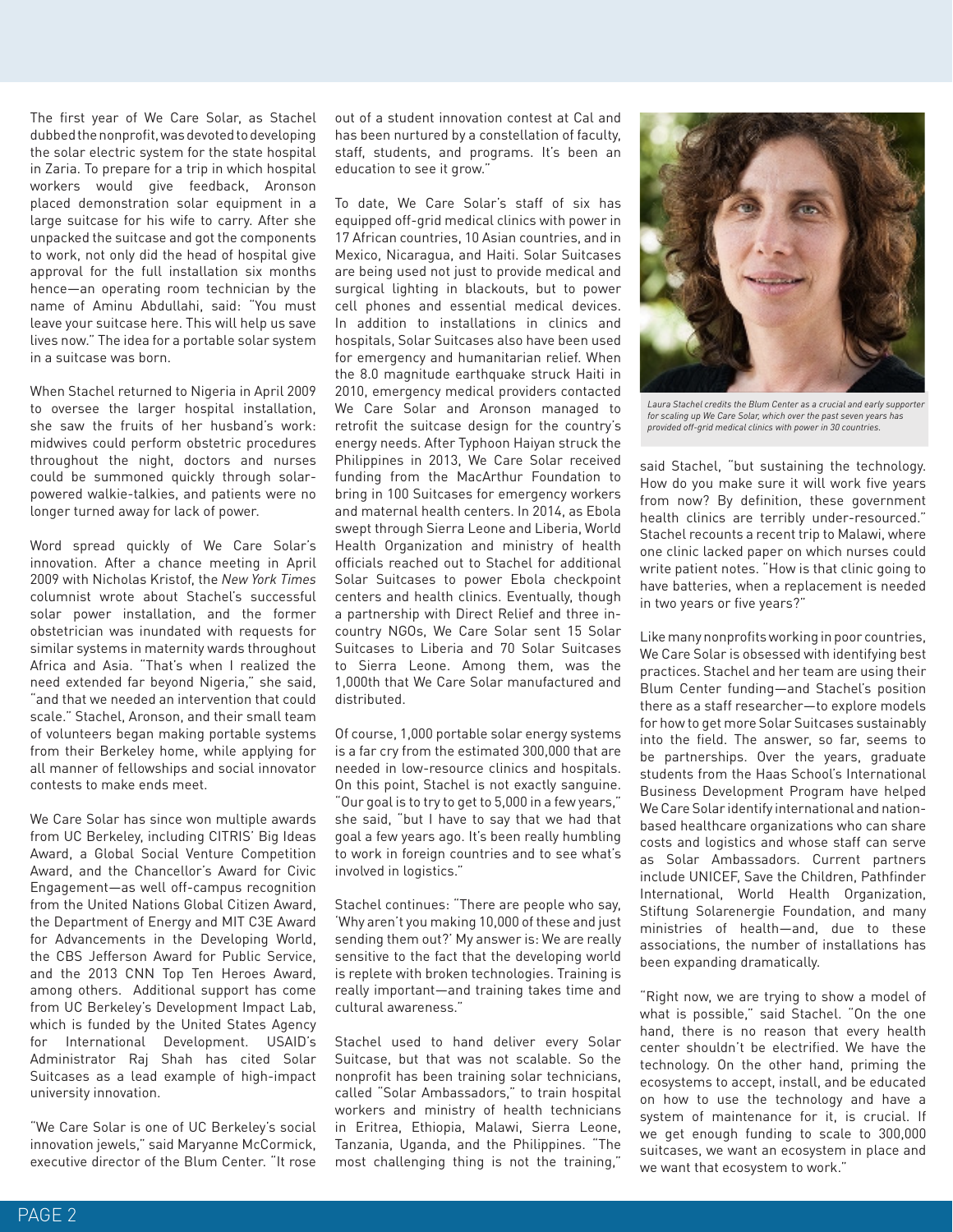## **Eat.Think.Design: A Public Health Course for the Startup Generation**

By Tamara Straus

For the creators of the UC Berkeley course Eat.Think.Design, two things are certain. First, the United States is facing a food and nutrition crisis, with rocketing rates of diabetes, hunger, and health disparity. Second, graduate students today—from fields as different as public health, business, information technology, and engineering—want their education to be more hands-on, more interdisciplinary, and more "impactful" to society at large. In the case of the Eat.Think.Design course, they want to spend class time not just learning about food and nutrition problems, they want to devise actual food and nutrition solutions.

This may sound grand, but for the course's three instructors— Jaspal Sandhu, a UC Berkeley lecturer in design and innovation; Nap Hosang, a longtime Kaiser Permanente medical doctor and UC Berkeley School of Public Health instructor; and Kristine Madsen, an associate professor in the Joint Medical Program and Public Health Nutrition at Cal's School of Public Health—there is nothing grand or inappropriate about letting students attempt societal solutions while in school.

"The reason we emphasize experiential learning is because it has proved to be more effective," says Sandhu, who is also a partner at the Gobee Group, a consulting firm he runs with two other multilingual Fulbright scholars with UC Berkeley roots. Sandhu speaks Punjabi, Spanish, Mongolian, and English, and prior to Gobee worked with the Mongolian Ministry of Health designing mobile health information systems.

Sandhu emphasizes that his students' backgrounds demand more than lecturing. Among the 25 people enrolled in Eat.Think. Design this spring, many have relevant work experience. At least three have started their own companies, several have worked for big companies like IBM, Deloitte, and Eli Lilly, and most have about five years under their belts working for government agencies or large nonprofits. "To keep the attention of such students," says Sandhu, "we need to give them actual problems to focus on."

Working in interdisciplinary teams of three under an instructor, Eat.Think.Design students spend the bulk of the semester on one project, conducting ethnographic and market research, investigating models, and constantly devising and then revising potential solutions. Members of last year's class, for example, streamlined SNAP federal nutrition benefits payments at San Francisco's Heart of the City Farmer's Market, worked with the Kossoye Development Program in Ethiopia on strategies to make home gardening more accessible, and built a pilot program with Partners In Health: Navajo Nation to test a popup grocery store in areas that are one hour's drive from fresh food. Although the project in the Navajo Nation helped COPE to receive a three-year, \$3 million REACH grant from the Centers for Disease Control & Prevention to pursue healthy eating programs in the vast American Indian territory—Hosang argues that the course is not designed to incubate social innovations per se.

"Our goal is to incubate innovative people people who can be influencers in the public health sector," he says. Hosang, who has served as head of the interdisciplinary online MPH degree program for the past 15 years and executive director of the Interdisciplinary MPH degree program since 2010, is not subtle in his criticism of public health teaching. "Most academics are in a silo," he said, "and their silo has driven them more and more into their specialist thinking." Yet this specialist thinking, Hosang argues, is running counter to the view that public health is enmeshed in almost every field—from architecture and transportation, to product design and education. "We need to change the way public health professionals approach problems," said Hosang, "and we need them to be in touch with people from other disciplines to inform their problemsolving processes."

Hosang and Sandhu started working on their public health course in October 2010, after Hosang read Sandhu's dissertation on public health design research in rural Mongolia and was impressed by the combination of grassroots and trial-and-error learning. In the spring of 2011, they launched their course, with financial support from the Blum Center for Developing Economies, which seeds interdisciplinary, social impact courses on campus. Madsen joined the course in 2014 when the focus narrowed from designing innovative public health solutions to designing innovative food solutions. In a March 2015



*Students in the Blum Center-supported course Eat.Think.Design use the hands-on approach of "design thinking" to understand and develop solutions to affordable food access.*

article in the *American Journal of Public Health* titled "Solutions That Stick: Activating Cross-Disciplinary Collaboration in a Graduate-Level Public Health Innovations Course at the University of California," the three instructors describe how their approach is part of a muchneeded pedagogical shift. They write:

"A Lancet Commission, convened to discuss the education of health professionals in the 21st century, argued that educational transformation is critical to meet the public health problems we face in this century. Specifically, the commission called for a higher level of learning, moving beyond informative learning, which transmits knowledge to create experts, to transformative learning, which transmits leadership attributes to create agents who can successfully implement change."

Sandhu explained that when he and Hosang came up with the idea for the course, not only was this "change agent" approach novel but no one was applying design thinking or humancentered design approaches at the School of Public Health at UC Berkeley. (He describes those approaches as ones that enable teams to systematically develop novel, effective solutions to complex problems.) Yet Sandhu says it is clear there's a demand for this kind of problem solving.

Sandhu's proof is the continual overenrollment in and rave reviews of his course. This year, 60 students applied for 25 spots. And for the past four years, 40 percent of students indicated it was the "best course" they took at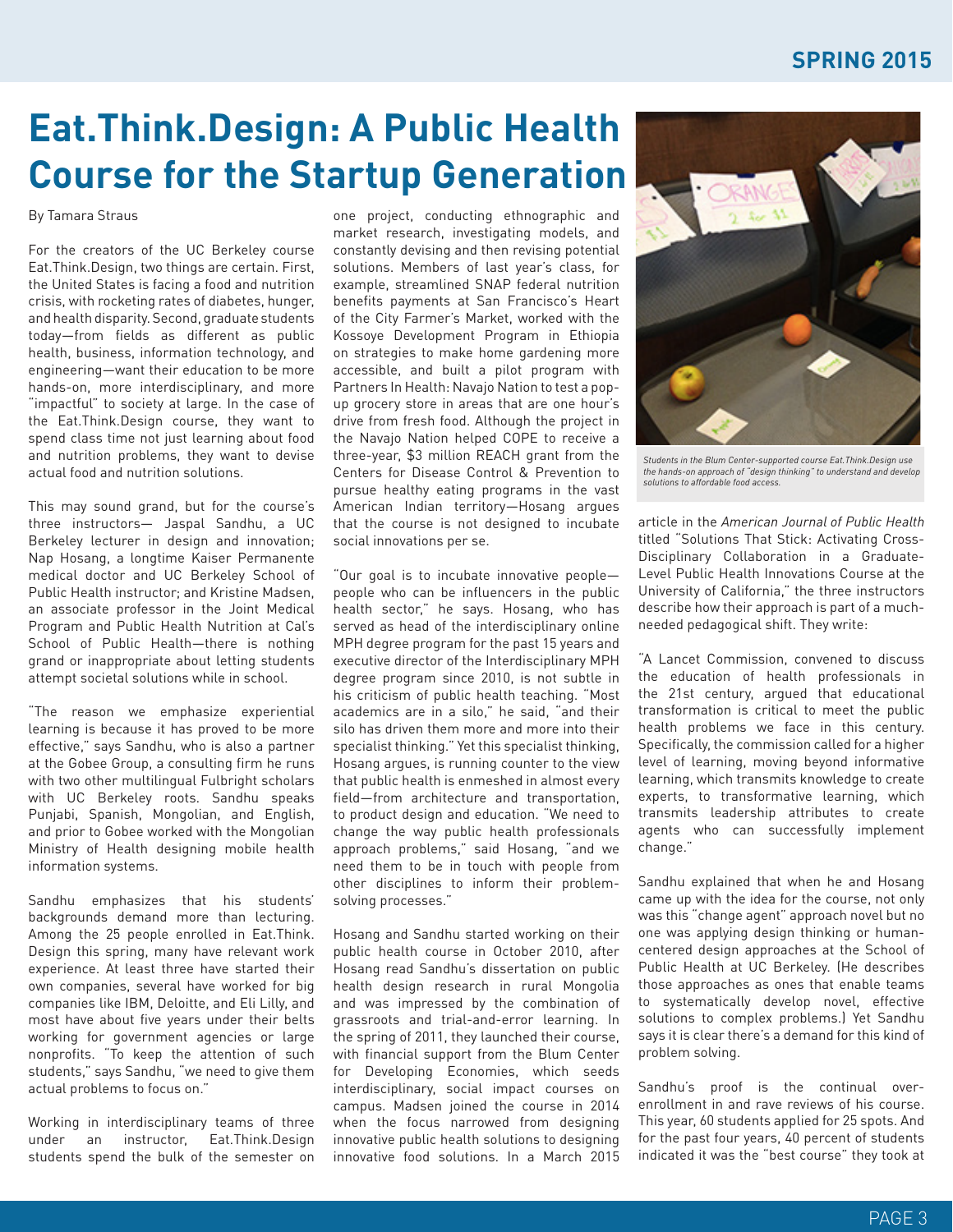UC Berkeley, with the other 40 percent stating it was in the "top 10 percent" and the remained saying it was in the "top 25 percent."

Christine Hamann, a MBA/MPH candidate who took Eat.Think.Design in 2014, confirmed that "the teaching team is phenomenal—both in terms of the academic leadership and the mentoring of graduate students." She also confirmed that she and her fellow students want "practical challenges in graduate school," adding "we are tired of theory."

Hamann is one of the many students who has brought past work into the classroom. Before grad school, she worked for seven years at Partners In Health, most recently on the nonprofit's COPE Project in the Navajo Nation. She said the course forced her to look at Navajo Nation residents' consumer needs around food and nutrition—and to see food less as a supply issue and more of a demand issue. "Traditional public health approaches focus on supply, but that is why you see programs that don't meet the needs of the community," she said.

Hamann and the three other graduate students opted not to focus on the best truck routes to bring fresh produce into the 27,000 square mile territory—and instead focused on seeing what citizens there want to consume and what can last in what is a food (and actual) desert. During the summer of 2014, with funding from the Blum Center, Hamann created pop-up grocery stores in Navajo, to determine which food items were most in demand and could help reduce chronic diseases like diabetes, which affects 20 percent of residents. This exploration helped lead to the aforementioned \$3 million CDC grant for COPE.

As to why so many Cal students are so focused on food and nutrition, Hamann has this to say: "From a public health perspective, I think we're seeing the ramifications of the American diet play out in really scary chronic disease indicators." She also noted that there is a general heightened awareness of food systems—"of where food is coming from, the corporations that own it, and the detrimental effects those relationships can have on both health outcomes and business models." Third, Hamann said a growing number of students want to see tech innovation applied to less wealthy and less urban populations—"the people," she said, "who need it."

Then, there are the galling statistics: Americans throw out an estimated 40 percent of food grown per year. An estimated 50 million Americans do not have access to enough food. As of 2012, about half of all adults—117 million people—have one or more chronic health conditions, such as heart disease, stroke, cancer, diabetes, obesity, and arthritis. And childhood obesity has more than doubled in children and quadrupled in adolescents in the past 30 years.

Sandhu is aware that a course on food innovation is well timed at UC Berkeley. In 2013, UC Berkeley's College of Natural Resources, the Goldman School of Public Policy, the Graduate School of Journalism, Berkeley Law, and the School of Public Health joined forces to create the Berkeley Food Institute to improve food systems locally and globally. A year later, UC President Janet Napolitano launched the UC Global Food Initiative—to prompt all 10 campuses, UC's Division of Agricultural and Natural Resources, Lawrence Berkeley National Lab, and a consortium of faculty, researchers, and students to address food security, nutrition, and sustainability issues. Even BigIdeas@Berkeley, the annual student innovation prize, has a contest category on food systems innovation.

"Our timing is either well forecasted or extremely lucky," said Sandhu.

Eat.Think.Design may be a popular course and may inspire copycats—but both students and instructors are quick to point out that the course cannot serve as a model for every class. "It is difficult to take more than one experiential class per semester," said Hamann. "The time commitment with fellow students and with our client is just too big." Amy Regan, who took the course in 2013 and now works with the San Francisco Unified School District's Future Dining Experience program, agrees that "compromising and agreeing on the best approach among a group takes time."

For instructors, Professor Madsen estimates the course requires one and a half to two times more time than an average School of Public Health offering, because she, Sandhu, and Hosang each mentor three student groups during and after class time. The three instructors also spend time cultivating their connections to bring in student projects from nonprofits and government agencies. During the class on Feb. 4. 2015, 16 pitches were made by representatives of various organizations, including California Farm to Fork, San Quentin State Prison, and Project Open Hand. "Much more work goes into creating the class because of all the connections to be made," said Madsen.

And very little is scripted. This gives the course the feeling of a kind of pedagogical startup, exciting but uncertain. Madsen said this atmosphere comes with a distinct disadvantage for professors. "You have to admit you don't know as much," she said. "If your identity is wrapped up in being an academic expert, this won't work; you'll always default to the more narrow but comfortable path."

For Sandhu and Hosang, who are adjuncts, there is less face to lose. "I think over the last seven years, since the start of the Great Recession, there's been a transformative energy happening in higher education," said Hosang. "It's coming from the younger generation who see the world has changed and who no longer see college as a ticket to success. That's where this move toward an interdisciplinary, hands-on approach is coming from."

## **Mezuri: Eight Questions for Eric Brewer on Data and Development**

#### By Jordan Kellerstrass

For most of its history, international development has been an inexact science. Validation of development interventions to improve health or economic outcomes was

generally unfounded. With the increasing reliance on data to prove that a program is effective, however, the field is entering a new era. Data-centric evidence is becoming the lead arbiter of whether an intervention is renewed or scaled.

The continual improvement of technology and the digitization of vast amounts of survey, sensor, network, and other numeric and textual data are promising more reliable, timely information for development actors. At the same time, the ability to use this data well is hampered by the lack of consistency in tools and methodologies for end-toend data management. The Mezuri team — which includes researchers from UC Berkeley's Technology and Infrastructure for Emerging Regions (TIER) group, University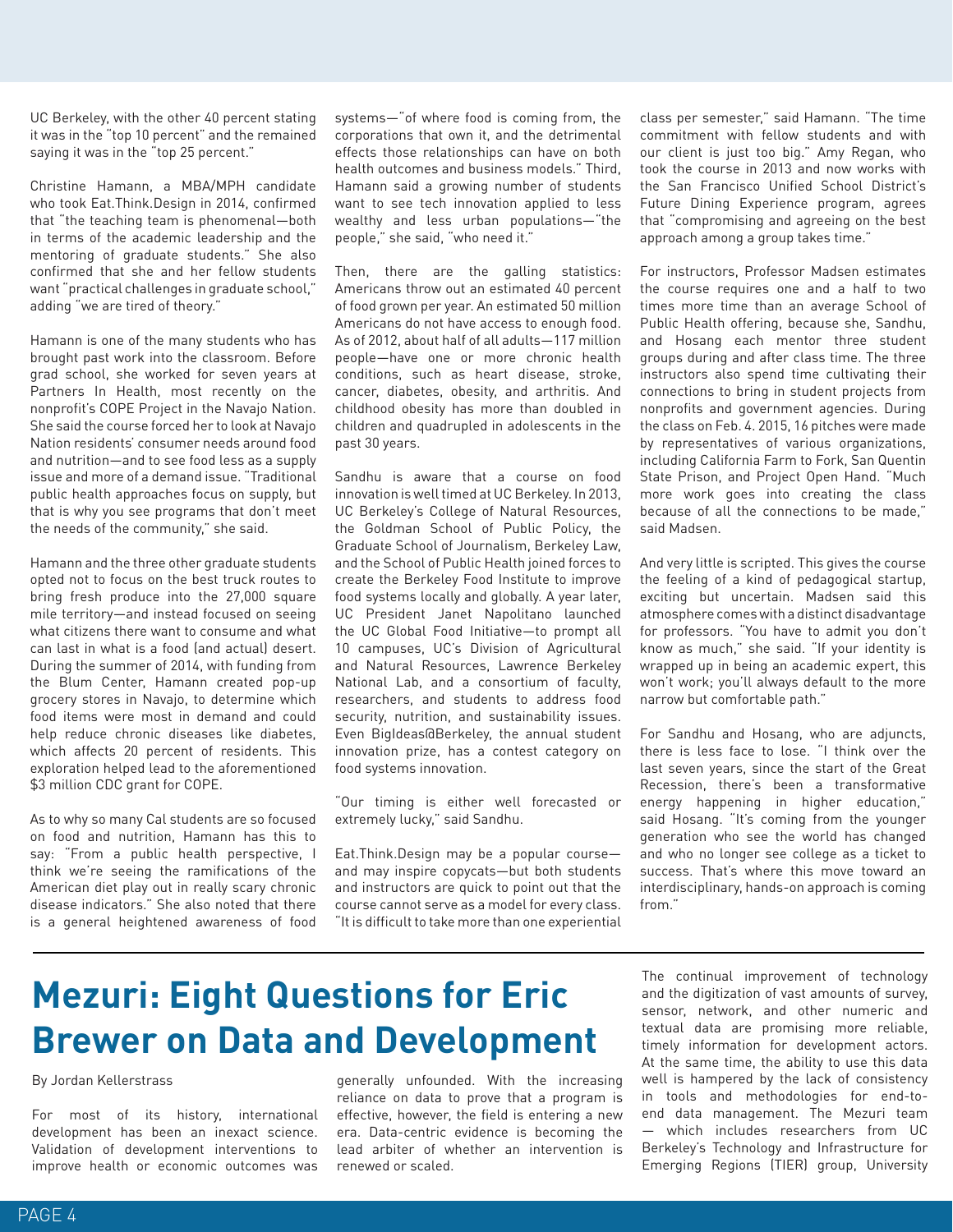### **SPRING 2015**



*Eric Brewer, a UC Berkeley computer science professor and Blum Center affiliated faculty member, presented the Mezuri Data Platform at Tech-Con 2014, the annual meeting of USAID's Higher Education Solutions Network, hosted at Cal.*

of Washington, University of Michigan, and Portland State University — are addressing this issue. Together, they are building a cloudbased data management platform to support the entire pipeline — from raw data collection to meaningful, actionable results in the form of visualizations and statistics.

Eric Brewer is a professor of computer science at UC Berkeley, where he leads the TIER group and is Mezuri's principal investigator; he is also vice president of infrastructure at Google. To provide a deeper sense of the story behind the development of the Mezuri Data Platform, we asked him the following questions.

#### **1. What inspired the idea for Mezuri?**

The economic development space has a checkered history, which has led to more intensive efforts to "prove" that an intervention is effective and thus should be scaled up — these broadly fall under the phrase "measurement and evaluation," or M&E for short. This has led to techniques like randomized controlled trials (RCTs) that really aim to meet this bar of proof. However, such an approach implies a significant data management problem: How do you collect, manage, and protect the data you need?

The tools have been rudimentary, typically just laptops and Excel. The consequences are that it is easy to lose data, hard to share it, and even hard to know what exactly was done to the data since you got it.

Making data management and analysis easy and accurate is the essence of Mezuri.

#### **2. How does your background help guide Mezuri development?**

A key aspect of Mezuri is leveraging Cloud

computing, which is an area of long-time interest for me (and roughly what I do at Google). The Cloud brings reliable data storage with access control, unlimited processing power, and the ability to share not only data but also best practices. Finally, done well, it provides ease of use, as users only need web access to participate and not their own servers or even data centers.

#### **3. Who all is developing Mezuri? How did they come together?**

I tried to pull together the best groups I could from around the country to form the whole solution. University of Washington has done a great job with Open Data Kit, which is the basis for the survey aspects of Mezuri. Evan Thomas at Portland State has done the most work with real users (e.g., economists and NGOs) and real data with his SweetSense data collection system; his field experience is particularly valuable. Colleagues at University of Michigan [Lab11] are experts in novel sensors and highvolume, real-time data collection. Bringing these elements together is not easy, but I love the team we have.

#### **4. Why is this possible now? How is this project part of the story of computer science?**

The two big enablers for us are the Cloud for scalable data storage and computing, and the rise of mobile phones, especially smart phones, which enable high-quality surveys and data collection pretty much anywhere in the world. These two together will change not only the practice of "development" but are also one of the greatest shifts not only in computing, but in the history of the world. The impact of phones has already been remarkable, but I think the Cloud will be bigger (unless they are viewed as one transition in the end).

#### **5. What is Docker and what role does it play?**

Docker, at its core, is a change in the level of abstraction of Cloud computing. Traditionally, the basic unit of abstraction was the "virtual machine" — it is as though you have a raw server and you need to install an OS and applications, and then maintain the OS. This is a high burden, even for computer scientists. The new abstraction is the "container," which is a bundle of applications that fit together well and that can be created once and then reused easily by many. The details of the machine and OS matter less, and users can pick containers that have the software they need (and already know how to use).

#### **6. Who will benefit from a system like Mezuri?**

The immediate target audience is social scientists and economists that need to manage data well as part of their research. This should lead initially to better data management and later to more aggressive evaluations that include more kinds of data and that mix surveys and sensors well. However, the real goal is to benefit those in developing regions, by making better investment decisions due to better data.

#### **7. How does Mezuri enable or encourage data sharing?**

First, just having data safely in the Cloud is a good start  $-$  that is the easiest path to sharing, similar in spirit to Dropbox and Google Docs. Because some of this data has important privacy risks, the key to sharing is actually being able to limit the sharing to just those that should have access. We can also share data at different levels of processing and summarization: often we can share the anonymized or aggregated data, but not the raw data. Finally, it is equally important to share the workflows, that is, the template of processing steps necessary to convert raw data into knowledge. Sharing workflows enables formal review of processes, sharing of best practices, and also enables repeatability.

#### **8. What are the short and long term visions for Mezuri?**

In the short term, we need to get real users to collect, manage, and analyze data using the system. This will teach us a great deal about what the real requirements are and what we need to do to make the system sufficiently useful in practice. Long term, I hope to see Mezuri emerge as the de facto way to do data management for the social sciences and a key part of better decisions around how to best spend the world's development money.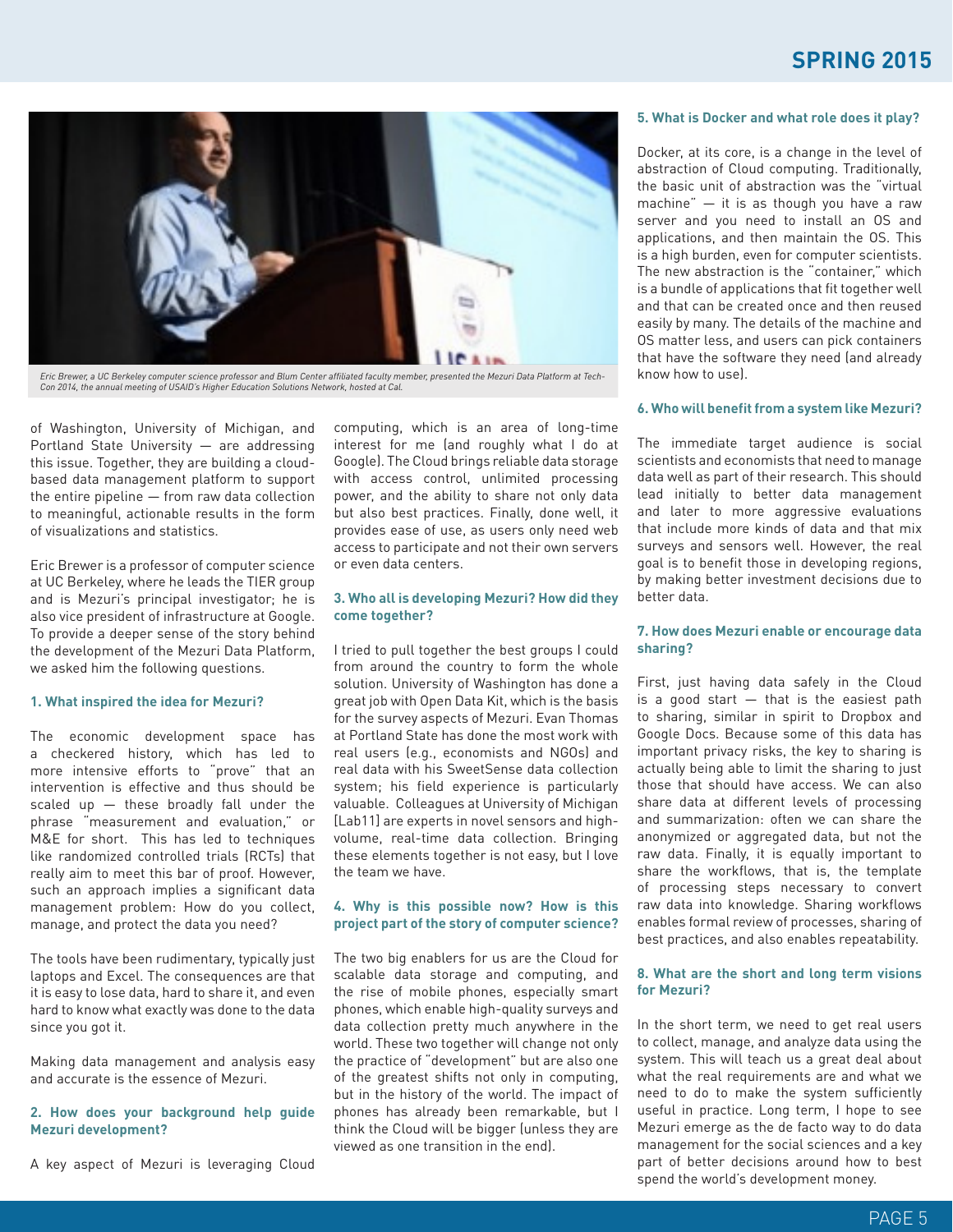# **UC Berkeley Science Shop: Connecting Community to University for Research**

By Sybil Lewis

When Karen Andrade, a PhD student in the School of Environmental Science, Policy & Management, came to UC Berkeley in 2009, she was surprised to discover how challenging it was for outside organizations to partner with students and faculty on research projects.

Although local government agencies, like the San Francisco Department of the Environment, where she worked previously, had countless research topics in need of investigation, Andrade saw "there was no formal, institutionalized way for outside organizations to pose their research questions to the university."

To address what she called this "discrepancy of power," Andrade and other students applied for and won a BigIdeas@Berkeley award in Spring 2013 to start the UC Berkeley Science Shop, a publicly accessible entity within Cal that connects small nonprofits, local government agencies, small businesses, and other civic organizations with undergraduate and graduate student researchers.

Science Shop is housed in the College of Natural Resources (CNR). Rachel Morello-Frosch, a professor in Environmental Science, Policy & Management, said that's an ideal place because a commitment to community participatory research already exists. CNR is home to the Cooperative Extension program, where specialists from UC Berkeley, UC Davis, and UC Riverside conduct research and host public outreach activities to help transfer scientific discoveries from the laboratory to the public.

In its first two years, Science Shop has completed research projects with Nature Village, a sustainability group in UC Berkeley's University Village residencies, and with Salmon Creek Watershed Council in Sonoma County. Science Shop has provided administrative, financial, and project management support to the researchers and free research to the community organizations.

Kareem Hammoud, an undergraduate in the School of Environmental Science, Policy & Management, contacted Andrade after she



*From left: Zack Fischmann, former Science Shop associate director; Karen Andrade, Science Shop executive director and founder; Michelle Endo, former Science Shop campus and community relations director; and Connie Kim, Science Shop website developer and graphic designer.*

presented the Nature Village project to his senior thesis class. Nature Village wanted an assessment of the monetary value and sustainability of new shower valves to control and regulate water flow. Hammoud, who planned to write his thesis on the environmental impact of human behavior change, was eager to get involved—and expanded the assessment into a larger social impact project.

From March 2013 to May 2014, he worked with Science Shop and Nature Village to evaluate the effectiveness of education campaigns on sustainability and give feedback on the water saving potential of the valves. Hammoud recruited 100 households in University Village residencies; half received a low-flow valve and the other half did not. In addition to the valves, some households received workshops and handouts on drought, climate change, and water use.

At the end of the one-year project, Hammoud found that those who used the valves experienced savings of 4 percent, compared to households not using the valves—and that the sustainability education increased savings more than 10 percent. Impressed, University Village administrators did more analysis and determined that if they gave each household a shower valve, the residencies would save

an estimated \$22,500 to \$67,600 per year. University Village is currently planning to install more low-flow valves throughout the residencies.

Andrade argues that experiences like Hammoud's show that Science Shop can challenge students and enable them to interact directly with the people their research is affecting. But this process requires oversight. For that reason, Science Shop assigns graduate student mentors to undergraduate researchers to provide guidance and ensure quality results.

"It is hard to do research for the first time, if you have never done it before," Andrade said. "Science Shop provides students with as much support as we can, while also giving students ownership over the project and allowing for an empowering research experience."

Likewise, Science Shop team members have benefitted from guidance and support from the Blum Center for Developing Economies through drop-in advising hours and workshops. Lina Nilsson, innovation director at the Blum Center and Andrade's mentor, was especially helpful in launching Science Shop by offering expertise in designing and implementing university innovation projects.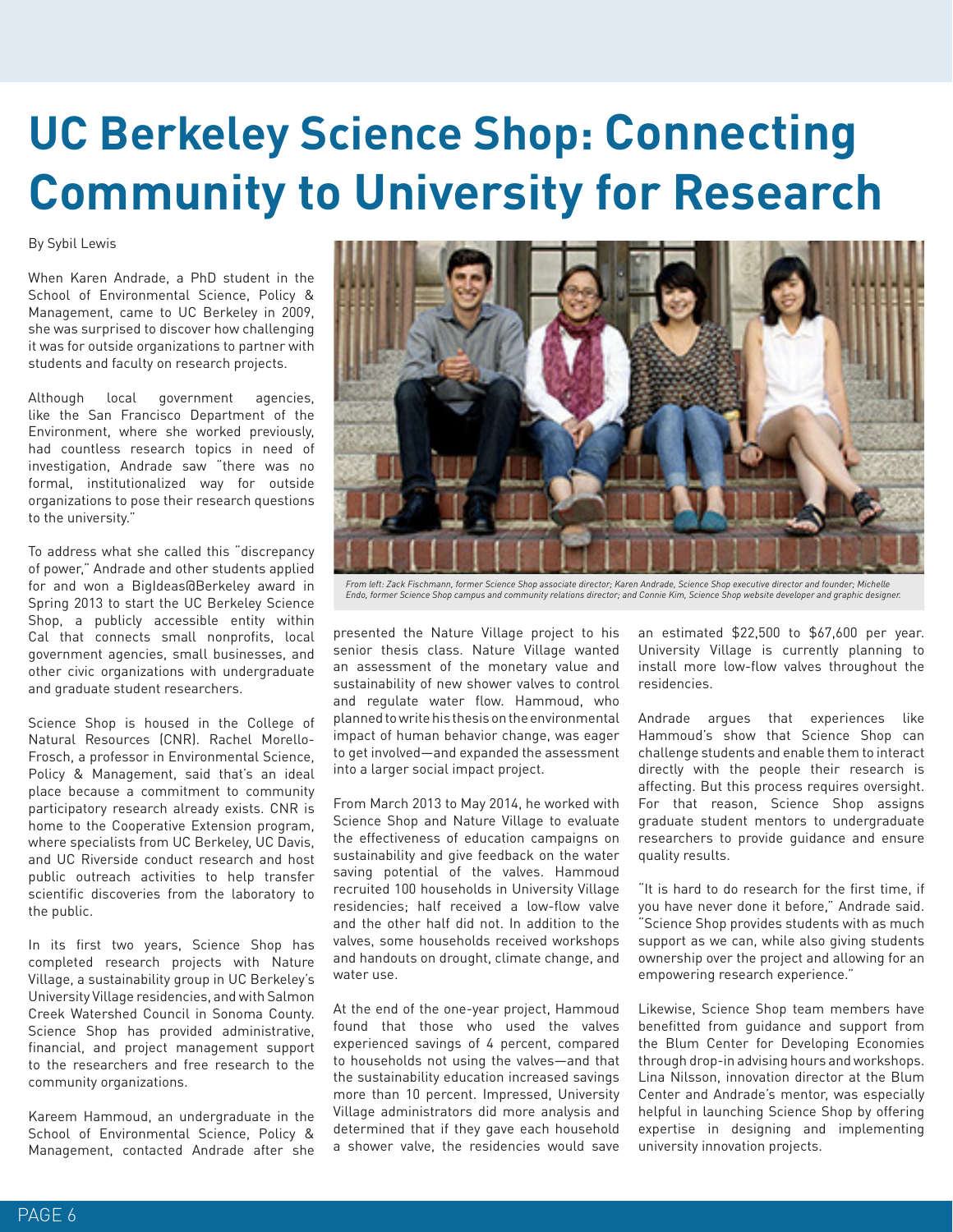### **SPRING 2015**

In January 2014, the Salmon Creek Watershed Council connected with Science Shop to understand and map out the relationship between the decline and ultimate disappearance of salmon and the residential development along the Sonoma County creek. Daisy Gonzalez, a UC Berkeley senior majoring in Integrative Biology, was doing research for Cleo Woelfle-Erskine, a PhD student in the Energy & Resources Group, who had worked with the Council for his dissertation and connected Gonzalez to Science Shop and the Sonoma nonprofit.

The Council wanted to understand how water use had changed since the 1800s. Gonzalez spent a six months locating maps of Salmon Creek from the Bancroft Library Archives to generate an analysis of how land use affected water usage. Gonzalez noted that the biggest challenge was transforming the Council's initial concern into a viable research question.

"I had done research on water before," said Gonzalez, "but the most difficult aspect of this project was getting out of my comfort zone to find and ask for the resources that I needed."

Noel Bouck, secretary of the Council, said her organization has displayed Gonzalez's water usage maps at a local farmer's market, allowing residents to follow their property as far back to the 1800s. "Working with Daisy has been wonderful, and people can't resist the maps," said Bouck, who noted the maps have drawn dozens of people to engage with the Council about the correlations among



*certificate from BigIdeas@Berkeley. The team won \$7,500 in the 2012-2013 Improving Student Life category.*

water usage, land development, and salmon depletion.

Another outcome of the project, said Bouck, is that her organization is connected with new researchers and resources. "One of the most beneficial parts of Science Shop was that it got us access to the UC and all their resources," she said. "We would never have found the maps or had access to them on our own."

In addition to aiding local organizations and providing hands-on research experiences to students, Science Shop hopes to increase student retention in the science fields. "People know science is beneficial, but when you are doing it and you write all those papers, you wonder if it will ever reach someone and go out to the world," Andrade said.

For Gonzalez, who now works for an environmental justice nonprofit in her

hometown of Salinas Valley, California, the project with the Council reaffirmed her desire to "serve as a resource to a community."

Science Shop also operates on the idea that community expertise must be tapped and harnessed. The Watershed Council is case in point; community members there had longtime knowledge of water usage and the creek's salmon population, and some were former research professors themselves. Since the project with Science Shop began, council members have provided the university with water samples from different aquifers, information which might have future use.

Science Shop is currently working on another project with University Village and Andrade has received over 20 research queries—more than enough to keep the rotating voluntary staff of 10 busy. The main challenge now is to secure more funding and staff to implement more projects. Science Shop recently applied for a two-year, \$300,000 National Science Foundation grant to allow the organization become institutionalized in the university, eventually expanding beyond the environmental sciences to other disciplines

"Science Shop is extremely beneficial for people in my field and for scientists in general," said Morello-Frosch, who guided the organization in applying for the NSF grant. "It's important to collaborate with communities on scientific projects that require community involvement to both collect data and solve problems."

# **Generation Innovation: Ashley Tsai on Tropical Disease Research and Eradication**

#### By Andrea Guzman

In spring 2013 Ashley Tsai, a UC Berkeley Bioengineering and Material Science major and Global Poverty & Practice minor, enrolled in Public Health 112, which examines health at the individual and community level through multiple factors. Among the draws to the course were its regular guest speakers, including Dr. Peter Jay Hotez, dean of the National School of Tropical Medicine at Baylor College of Medicine.

Hotez is one of the most influential experts in raising awareness about tropical disease research and control, particularly neglected diseases such as hookworm infection, schistosomiasis, and leishmaniasis which are among the most common infections of the world's poorest people.

"He was really passionate and inspiring," said Tsai. "I decided I wanted to learn more about these diseases."

After Hotez's lecture, Tsai searched online for laboratories that conduct neglected tropical disease research and found Kohn Kaen University in Thailand, which welcomed foreign students. The research sparked her interest and the laboratory was fortunately English speaking. Through a GPP minor fellowship, she headed to northern Thailand for the summer of 2014.

Tsai soon learned that much of the laboratory's research was focused on liver fluke infections, which affect the rural poor in more than 50 countries. "Not a lot of people know about these infections," said Tsai, "and there is not much research or investment in finding out more."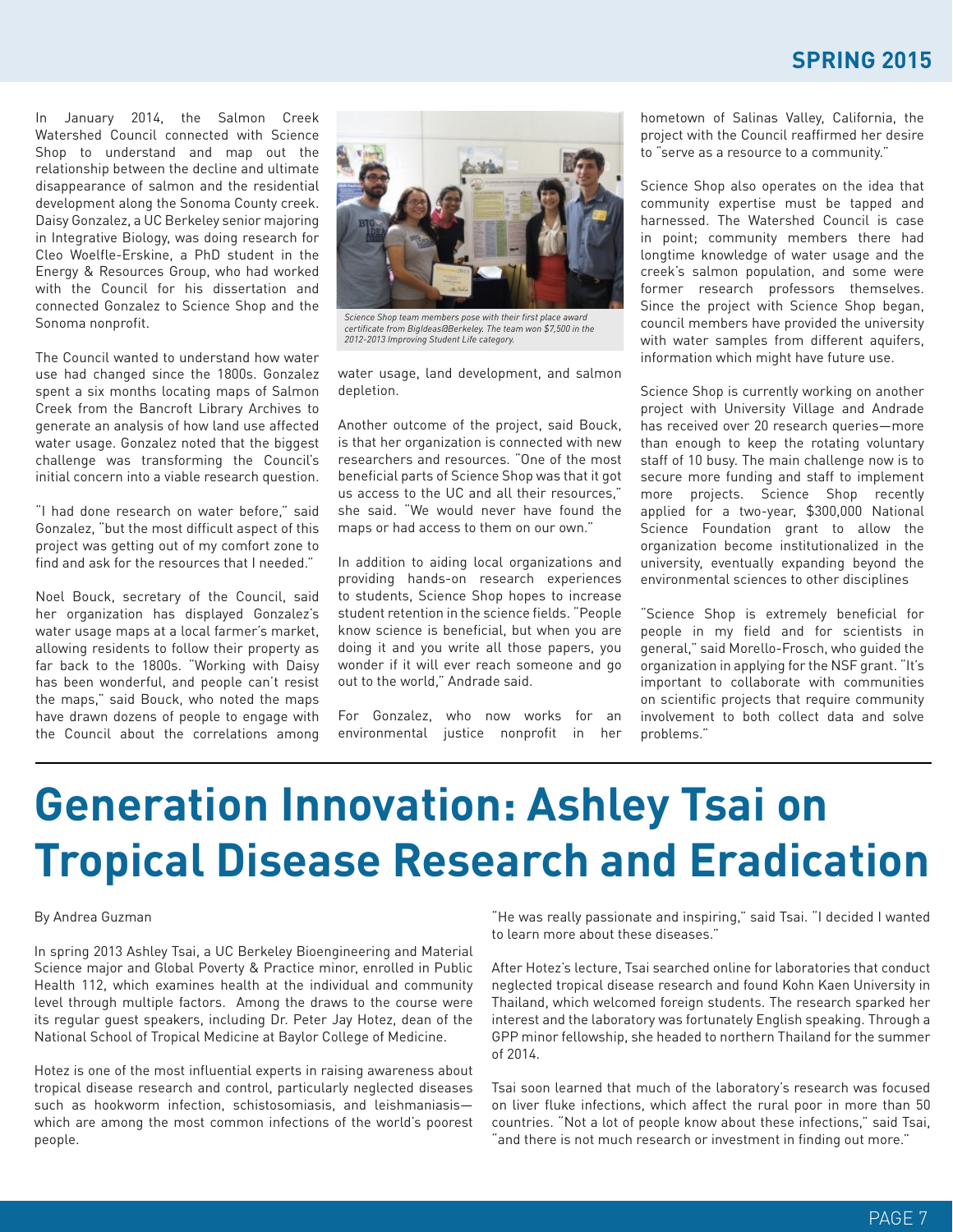The transmission cycle for liver fluke goes from infected humans, to snails through human feces, to fish that share habitats with the infected snails, and finally back to humans, who consume undercooked fish that carry the parasite. Infections may range from asymptomatic to presenting symptoms, such as abdominal pain, fever, jaundice, and gallstones. Perhaps most seriously, Southeast Asian liver fluke, the type Tsai studied, is classified as a carcinogen and strongly implicated in cancer of the bile duct. Tsai's primary job was to compare the snail proteins and the fluke proteins for further research.

Tsai said she was glad to find that very good research is happening at universities in developing countries. "I realized that it's important to collaborate instead of [universities in wealthy countries] always taking the lead," she said. "Local laboratories working with local diseases probably have more insight than labs at places like UC Berkeley, because the former know the culture and customs a lot better."

She also described how the Kohn Kaen lab took a holistic approach in eradicating diseases. Its efforts involved not just documenting disease transmission but focusing on how to stop transmission by collaborating with other universities and with government agencies and community organizations focused on public education and sanitation.

"This approach showed me that technology and science by themselves are like Band-Aids," said Tsai. "For real change to happen, it has to come from public policy and the local community."

Tsai said liver fluke is easily treated with a drug, but that the drug does not prevent infection from occurring again. In one of the areas where she and Kohn Kaen University researchers were studying, the problem largely derived from a cultural component: people ate raw fish. Thus to be successful in eradicating the disease there, researchers had to create an education campaign about the dangers of consuming fish that was not cooked.

Sean Burns, the Blum Center's director of student programs, said Tsai's field experience allowed her to engage in the kind of interdisciplinary problem solving that is increasingly valued in the fields of development, public health, and poverty alleviation.

"During her practice experience, Ashley began to see that complex development challenges needs complex solutions," Burns said. "She and her fellow researchers are envisioning solutions that bring together breakthrough lab science with grounded insights into culture, politics, and social behavior. It's at this intersection, of what we have begun to call "development engineering," that we will see important contributions to poverty alleviation in the 21st century."

Tsai's GPP practice experience at Kohn Kaen University has altered her career plans. "The practice experience taught me that I can live very well on much less material possessions, and that important and fulfilling work is being done in many organizations all over the world," she wrote after the trip. "As a result, I am now strongly considering a career in the academic or nonprofit sector."

Tsai plans to attend a masters program in chemical biology with a focus on neglected tropical diseases and health issues that affect the global poor.

"The GPP minor made me want to look into a field of global health, and taught me that policy change is very important as well as working with the community itself," said Tsai. "Being isolated in a lab and working with science itself is no longer enough."

# **Edward Miguel on the Untidy (but Important) Link Between Climate and Violence**

By Tamara Straus

On January 3, 2014, Edward Miguel, the Oxfam Professor of Environmental and Resource Economics and faculty director of the Center for Effective Global Action at U.C. Berkeley, published an article in *Science* advocating for increased transparency in social science research. The article built on years of inquiry in which Miguel has focused on African economic development, rigorous evaluation methods to test humanitarian interventions, and the interactions between health, education, environment, and productivity for the poor.

In the *Science* article, Miguel and his coauthors summarized how researchers can improve the quality, credibility, and impact of their work. They also wrote: "Commentators point to a dysfunctional reward structure in which statistically significant, novel, and theoretically tidy results are published more



easily than null, replication, or perplexing results. Social science journals do not mandate adherence to reporting standards or study registration, and few require data sharing."

Miguel is not following this trend. Among the research projects he has pursued over the last decade, and with provision of all data, is the untidy link between climate change and human conflict. In an August 2013 *Science* article, Miguel and co-authors Solomon Hsiang, a climate economist in the Goldman School of Public Policy at UC Berkeley, and Marshall Burke, an environmental economist from Stanford, quantified the influence of higher temperatures on conflict, bringing together the results of 50 previous studies on the topic.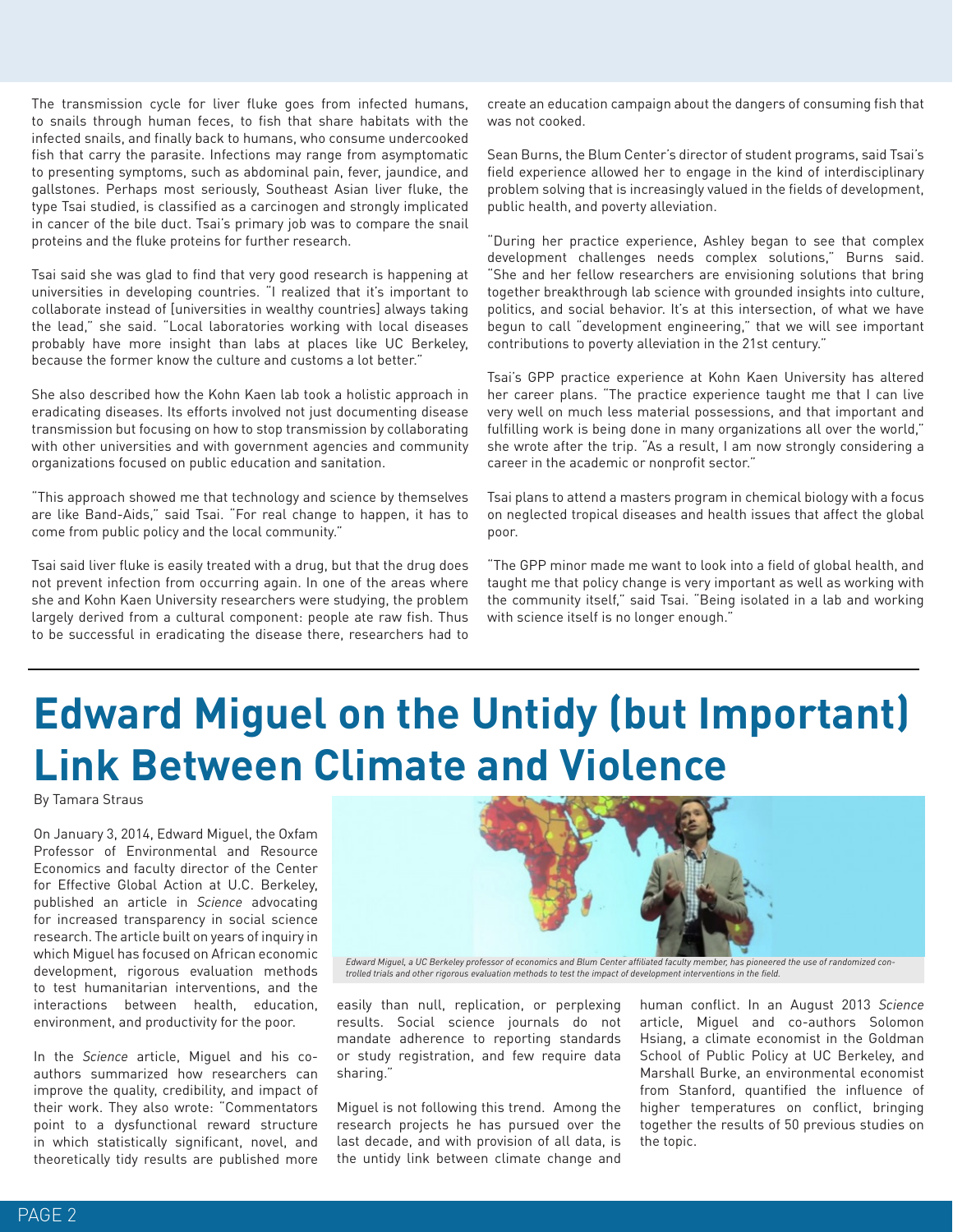The reaction was divided. Some social scientists commended their analysis, which found "strong causal evidence linking climatic events to human conflict across a range of spatial and temporal scales and across all major regions of the world." Others argued the link had considerable shortcomings—even though the authors made clear that rarely is climate change the only factor in increased rates of violence.

Criticism and debate have not stop the three scholars from continuing their analysis. In October 2014, the National Bureau of Economic Research (NBER) published their follow-up study "Climate and Conflict," which added several more studies to the metaanalysis, confirmed previous findings, and detailed a few more, notably that "temperature has the largest average effect by far, with each 1 [1 standard deviation] increase toward warmer temperatures increasing the frequency of interpersonal conflict by 2.4% and of intergroup conflict by 11.3%" and that "the 2-period cumulative effect of rainfall on intergroup conflict is also substantial (3.5%/)." To better understand the new study as well as how it is affecting social science research, the Blum Center asked Professor Miguel the following questions.

#### **Q: What compelled you and your co-authors to undertake the analysis in the first place?**

Edward Miguel: I had been working on this issue of extreme climate and violence since 2002/2003. I wrote papers on large-scale civil war and crime, and a few years after, when I was a visiting scholar at Stanford, I joined forces with Marshall Burke. Sol Hsiang was a grad student at Columbia at the time, working on related things. I think it was Marshall and Sol's idea to aggregate the studies and say what is the common effect.

It took us about a year to complete the Science paper, with the three of us and a bunch of researchers. And then it was another few months of work for the NBER follow up. When there are a lot of data sets floating around, it takes a lot of effort to keep everything straight. You need to standardize everything, normalize everything. The NBER paper is more current—not just because it includes more studies, but because we break things down into current effects and lagged effects, temperature effects and precipitation effects. So we went deeper into what we were already doing.

#### **Q: What were the biggest surprises?**

the evidence continues to accumulate from different parts of the world, with different types of violence, yet the patterns remain the same. That's really the point of putting this together. There really is a striking pattern and not just in the overall effect of extreme climate on violence, but in that temperature effects seem to be stronger than precipitation effects. Even in rich countries like the U.S., we found that when you have higher than normal temperatures, you have more violent crime.

We feel there's a pretty strong relationship at this point linking climate and conflict, and there's an increasing among data to support that link. There have been critiques—people saying, "You guys are lumping together lots of types of violence" [such as domestic violence, road rage, assault, murder, and rape for "interpersonal violence" and riots, ethnic violence, land invasions, gang violence, civil war and other forms of political instability, such as coups, for "intergroup conflict"]. We acknowledge that and we understand that. That's why we make a distinction between crime and interpersonal violence on the one hand versus more large-scale violence on the other. I do think that it's striking that whether you're looking at land invasions in Brazil, or civil war in Africa, or Hindu-Muslim riots in India, you get these similar patterns. There is something deeper going on.

#### **Q: Do you expect scholarship on the link between climate and conflict to grow—and, if so, in what discipline?**

Edward Miguel: It's always been an interdisciplinary effort. The first published paper I wrote on this in 2004 in Journal of Political Economy was with two political scientists. Even Sol and Marshall, my coauthors, in addition to their economics training, have a lot of climate science training—so there's this intersection of different types social scientists in this area.

The scholarship is certainly increasing. And in the year and a half since the Science paper came out, that paper has been cited about 170 times. That's because people are looking at it as a benchmark in the literature. To do a meta-study, we had to make a lot of the decisions about how to normalize data and standardize climate variables. Now, all these papers are coming out adopting our approach to normalization and standardization. We are having an effect on the development of the literature, because we've made it easier for the different studies across disciplines to speak to each other.

#### **Q: What does the standardization involve?**

Edward Miguel: It's pretty simple. We're looking at the local distribution of climate variation and then standardizing it. We look at the effect of what's called the "one standard deviation change" in local climate. For example, Northern California's climate is very different from the climate of the East Coast, which is very different from the climate of tropical Africa. Year-to-year, we actually have much greater temperature variation here in northern California than in West Africa. Yes, they have high temperatures, but year-toyear they don't have that much variation in temperature. The more northern latitudes have greater temperature variation.

We take that into account and say, a shift of a few degrees Celsius up in Canada is not a big deal; they're used to it or have adapted to it. But a shift of three degrees Celsius in West Africa—for the crops that they grow, for their economic activity—is a huge effect. So we allow a certain degree Celsius shift to have a big effect in the places where it is significant and a small effect where it isn't. This is kind of sensible, but no one had said, "Hey, we can combine all this data by making this assumption."

#### **Q: What are the policy implications of the climate and conflict meta-study?**

Edward Miguel: We certainly want policy makers to react. In the 2014 IPPC [Intergovernmental Panel on Climate Change] Report, two of the chapters cite the Science paper and the authors frame some of their results around it. So I feel our voice is being heard. In terms of what we want people do, we don't really have a solution. No one really has the answer, because it's been so hard to adapt to climate change. But what we want is for policymakers to begin the process of figuring out what the right adaptations are.

It's striking that even the U.S. is not adapting to changing climate. We're such a rich country, we've got great technology, but year to year, especially in a hot year, agricultural production does fall—and we've not been able to deal with it. So what are folks in the Sahel region, in West Africa, supposed to do? They don't have our resources, our technology, and there's been very little political will. There's all this discussion of rich countries creating a massive fund to help poor countries adapt to climate change, but it's mainly talk. So we don't have the answer, but we hope the research encourages policymakers to seriously try to find a solution.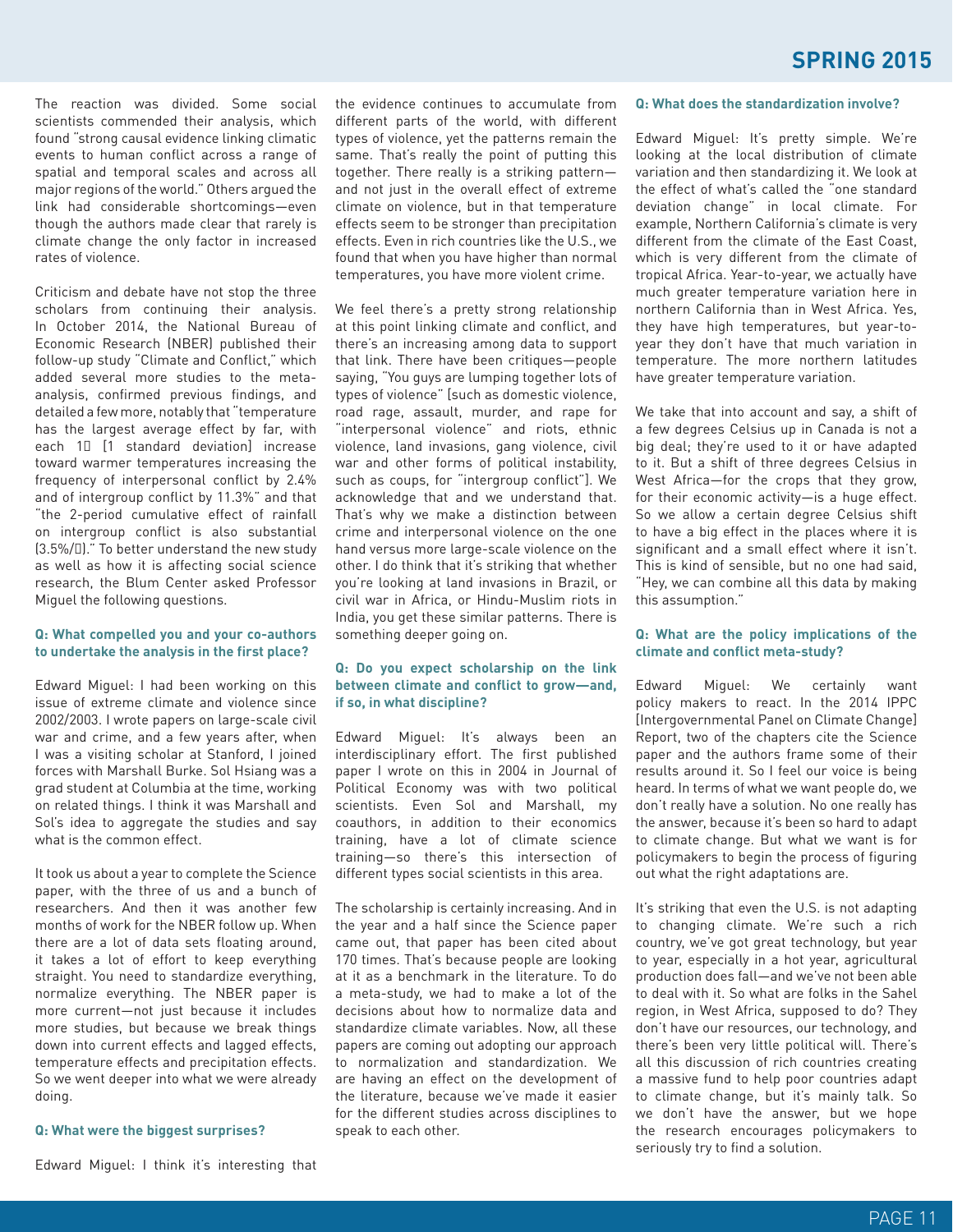# **A Cross Sector Exchange on Governance and Digital Technology**

By Sybil Lewis

As part of a 10-day program on Leadership in the Digital Economy, co-sponsored by the National Democratic Institute, the Institute for Representative Government and the House Democracy Partnership of the U.S. House of Representatives, with support from the U.S. State Department and USAID, 20 members of parliament from 11 countries attended a panel discussion with UC Berkeley researchers at the Blum Center on Feb. 17, 2015.

The event was hosted by the Blum Center for Developing Economies in partnership with the Center for Information Technology Research in the Interest of Society (CITRIS)—and the focus of the discussion was how technology can be used to promote open government, civic technology, and the development of a digital economy.

Parliamentary members from 11 countries— Columbia, Georgia, Ghana, Indonesia, Jordan, Kenya, Kosovo, Nepal, Peru, Serbia, and Tunisia—met with Blum Center-affiliated faculty and postdoctoral fellows, who are conducting research on the impact of digital technology on civic engagement, corruption, and public service delivery.

"The work being done by Blum Centeraffiliated scholars is enriched by interactions with elected government members who can take up new ideas and enact them," said Sophi Martin, director of partnerships at the Blum Center. "It was truly exciting to have this distinguished delegation here, exchanging ideas and talking with us about the real implications of technology on government and citizens."

Among the presenters was Jennifer Bussell, assistant professor of Public Policy and Political Science at UC Berkeley. Bussell researches public services in India, Brazil, and South Africa. Her recent book, *Corruption and Reform in India*, investigated how digital technologies may be used to facilitate citizens' access to the state and thwart corruption. Bussell is currently working on a Development Impact Lab-sponsored project to examine opportunities for crowd sourcing information on government performance in India.



*Twenty members of parliament from 11 countries attended a Leadership in the Digital Economy discussion with UC Berkeley scholars at Blum Hall on Feb. 17, 2015.*

Energy & Resources group, also presented to the delegation. Ray's research projects focus on access to water and sanitation for the rural and urban poor, and on the role of technology in improving livelihoods. She has been among the faculty leaders of a BigIdeas@Berkeley startup called NextDrop, which uses cell phones and SMS messages to alert people in lowincome urban neighborhoods in India when they will receive water. Ray described how in India and other Asian countries, intermittent water supplies greatly inconvenience people, forcing many to wait at home for the taps to start running. The NextDrop team has been training water valve operators in the twin cities of Hubli-Dharwad to send text messages to neighborhoods receiving water. The project is currently rolling out in Bangalore as well.

The third Blum Center scholar to present was Kweku Opoku-Agyemang, a postdoctoral fellow at the Development Impact Lab. Opoku-Agyemang works on the political economy of development—on how both economic and political factors affect social change, with an emphasis on technological innovations. He has been using voice message surveys to understand changes in civic engagement with local governance in Ghana.

In the discussion, members of parliament expressed enthusiasm about the potential costeffectiveness and ease of using technology to address governance and democratic process, particularly for historically marginalized groups.

Udaya Shumsher Rana, a member of Constituent Assembly for the Federal

Democratic Republic of Nepal, asked how politicians can adjust incentive structures to avoid corruption among bureaucrats in charge of government projects.

"We need to think of how formal and informal structures of government are set up, and figure out how to adjust those structures to produce incentives that encourage better behavior," Bussell responded.

Ray provided examples from her fieldwork in India, where she studied incentives to the people who operate the water valves. She noted operators are often bribed into changing water paths or leaving water on longer in one neighborhood over another. She said that the valve men themselves come from low-income backgrounds and there may be other incentives besides money to get them to operate the valves fairly.

Johnson Arthur Sakaja, a member of the National Assembly of the Republic of Kenya, asked whether the panelists viewed technology as a tool for government officials or as a means of transforming governance itself.

Opoku-Agyemang responded by way of example. He said the surveys he conducted in rural Ghana were no "silver bullet" for understanding citizen views or for improving governance. "At the end of the day," he said, "technology tools will only be as useful as the trust communities foster in government"—in other words, citizens who respond via mobiles or other technological means to government projects and measures must feel that their input is translating into real policy change.

Ray added: "In general, I feel that information and technology can empower people, but it won't always lead to power. Yet keeping knowledge and information from people does lead to powerlessness. So to the extent that I do believe in these technologies, I believe in their ability to widen the stroke of democratic participation, but it cannot guarantee it by any means."

During its Bay Area tour, the international government delegation also met with elected government officials from San Francisco, Palo Alto, and Vallejo and with technology industry representatives from Facebook and other Silicon Valley companies.

Isha Ray, associate professor of UC Berkeley's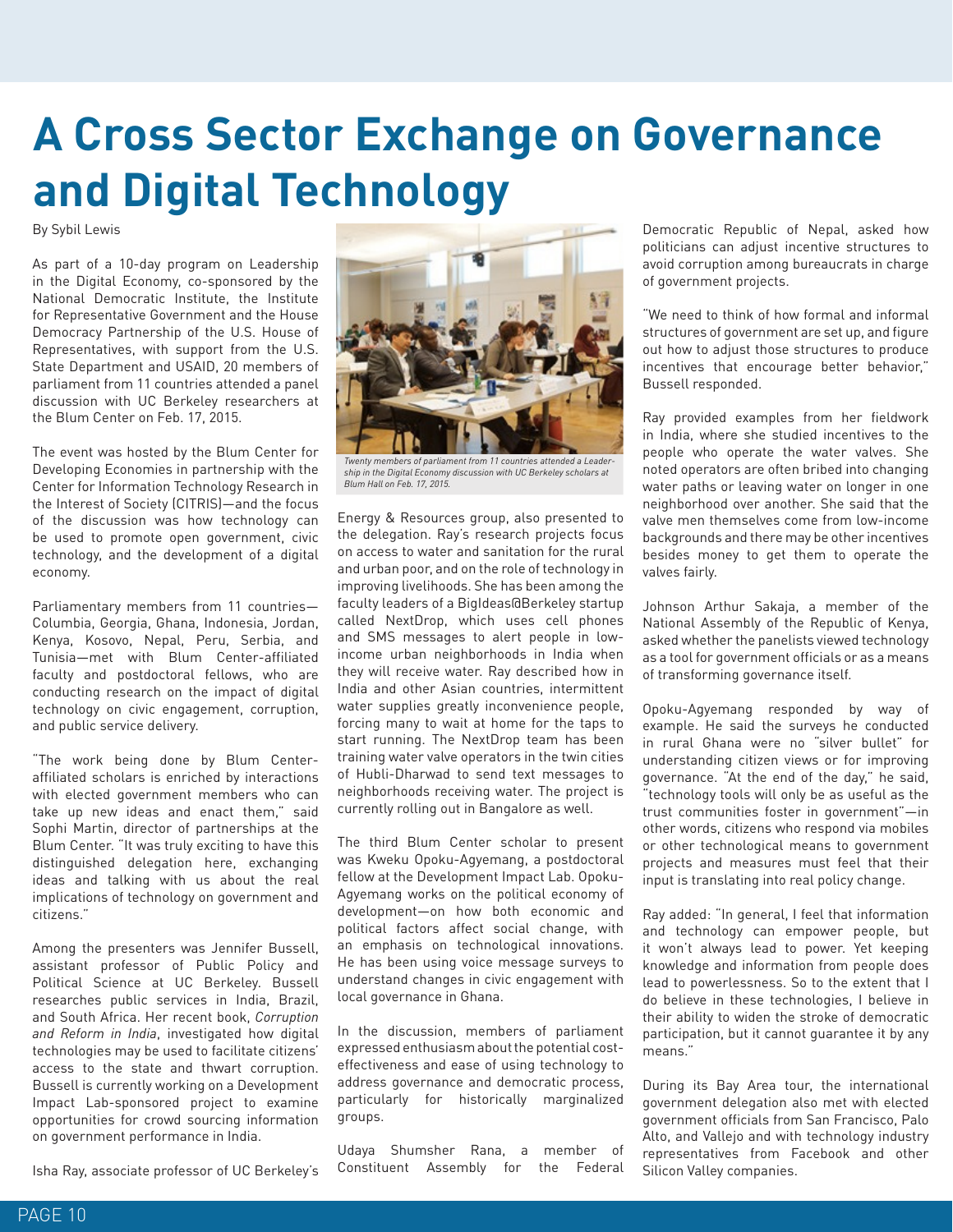## **From Student to Staff: Five Questions for Anh-Thi Le**



Anh-Thi Le joined the Blum Center in September 2013 as a program coordinator for the Development Impact Lab after graduating from UC Berkeley with a B.A. in Political Science and a minor in Global Poverty & Practice. As part of an ongoing series with Blum Center faculty, students, and staff, we asked her about her work in poverty action and education.

#### **Q: What compelled you to focus on public service and poverty alleviation?**

Anh-Thi Le: I have always been interested in public service, but it wasn't until I came to UC Berkeley that it became a career choice. Inspired by Professor Robert Reich's class on income inequality in the United States, I spent my first two years as an undergrad working with domestic-focused nonprofits—advocating for Asian Pacific American issues in Washington, D.C., developing re-entry services for ex-offenders in Philadelphia, and providing cancer education and awareness on campus. While my work experiences varied, the one constant was a curiosity about how to effectively address and alleviate poverty, not just domestically but internationally as well. I found myself wondering: How can policies be more effective and have greater impact in resource-poor communities? How can we build better bridges between policymakers and community members to ensure that policies reflect the needs of a community? These were some of the questions that motivated me to enroll in Global Poverty & Practice 115 class taught by Professor Ananya Roy, who, by the way, never provided neat answers. Her class inspired me to enroll in the Global Poverty & Practice minor, to continue engaging in discussions about global poverty and inequality.

#### **Q: What is particular or unusual about the Global Poverty & Practice minor?**

Anh-Thi Le: Being part of the minor is extremely challenging and thought provoking. It exposed me to the international development space, which allowed me to align my public service interests with my international political science studies. Perhaps most important, the minor connected me to people who are equally passionate and committed to social justice and from various academic and cultural backgrounds. I met students majoring in business, physics, chemistry, social welfare, sociology, and environmental sciences—students whom I otherwise would not have met. Together, we discussed the ethics and methods of poverty alleviation; we framed our perspectives about development (through power, privilege, and sustainability, to name a few); we challenged each other (and sometimes our professors); and we spent hours yelling, critiquing, and discussing the frustrations that came with participating in three-month practice experiences. The Global Poverty & Practice Minor provided a trans-disciplinary ecosystem that allowed for holistic discussion, learning, and practice of development issues. This approach is what makes it and the Blum Center so unique.

#### **Q: How did you come to work at a Blum Center project?**

Anh-Thi Le: When I was in India in June 2012, conducting my GPP

practice experience with Nest, a U.S.-based nonprofit organization committed to empowering women through market access and capacity building initiatives, my minor advisor notified me about a student position available with CellScope, a UC Berkeley lab, funded partly by the Blum Center and led by Professor Dan Fletcher, which was focused on turning a cellphone into a mobile microscope for disease diagnosis in low-resource regions. A one-year study of the CellScope device was to be conducted in Vietnam, and Fletcher's group was looking for a Vietnamese-speaking student assistant to help support the project. Luckily, my parents, who came to the U.S. in 1975 following the Viet Nam war, had put me through six years of Vietnamese language classes in California and I got the job. While I was extremely excited to work on a global health initiative, I also remember feeling nervous about my qualifications. On the one hand, how could a political science student with little background in global health technology work in a bioengineering lab? On the other hand, the opportunity allowed me to align my passion in the social and economic development of South and Southeast Asia, with an interest in learning more about the role of technology in international development. The first few weeks in the lab were certainly challenging. The CellScope integrates standard microscope options with the visual interface and wireless data capabilities of a mobile phone. With its durable construction, battery power, and ability to digitally record and wirelessly transmit test results, CellScope allows for screening of patients in rural health centers that previous lacked the tools to diagnose TB. For someone who has fairly little technical expertise in this area, the support I received from the CellScope team made the learning curve that much easier.

#### **Q: How did you use your Vietnamese language skills for the CellScope project?**

Anh-Thi Le: Neil Switz, then a postdoc with the Fletcher Lab and now a faculty member at Evergreen State College, and I conducted weekly Skype calls late at night with Dr. Ha Phan, UCSF's in-country representative in Vietnam, to troubleshoot any problems with the device. We spent hours replicating, testing, and solving errors when problems arose with the software and hardware, reviewed hundreds of images to conduct quality control, and created countless manuals and instruction guidelines on everything from computer usage to reading sputum slides to support Dr. Ha and the Vietnam National Tuberculosis Program staff. While my Vietnamese skills may have allowed the CellScope team to overcome any language barriers, I must note that Dr. Ha spoke English fluently, had professional public health experience in both Vietnam and the U.S., and ultimately served as a tremendous asset and collaborator for the project.

#### **Q: How did you come to work as a program coordinator at the Development Impact Lab, and what do you do there?**

Anh-Thi Le: I began working as a program coordinator for the Blum Center's Development Impact Lab in September 2013. I had recently graduated from UC Berkeley and knew I wanted to continue working in the global development space. After spending a year with CellScope, I became increasingly interested in the role of technology and universitybased innovations in international development. Working for DIL and the Blum Center seemed like a natural fit. In my role as a program coordinator, I support DIL's student engagement programs and organize various programs, including the DIL Salons, DIL Workshops, and Practitioners in Residence.